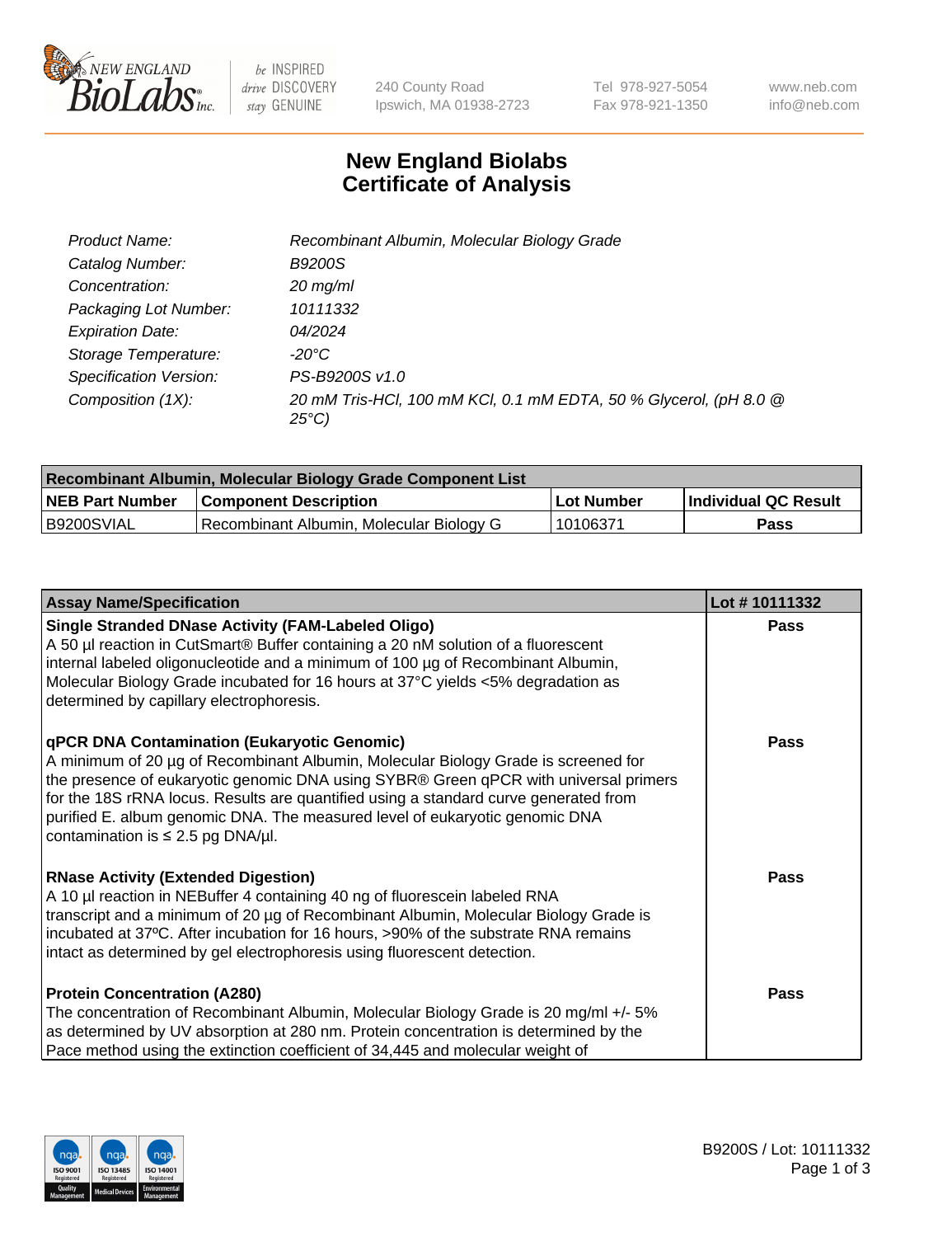

be INSPIRED drive DISCOVERY stay GENUINE

240 County Road Ipswich, MA 01938-2723 Tel 978-927-5054 Fax 978-921-1350

www.neb.com info@neb.com

| <b>Assay Name/Specification</b>                                                                                                                                                                                                                                                                                                                                                                                                            | Lot #10111332 |
|--------------------------------------------------------------------------------------------------------------------------------------------------------------------------------------------------------------------------------------------------------------------------------------------------------------------------------------------------------------------------------------------------------------------------------------------|---------------|
| 66,438 daltons for Recombinant Albumin, Molecular Biology Grade (Pace, C.N. et al.<br>(1995) Protein Sci., 4, 2411-2423).                                                                                                                                                                                                                                                                                                                  |               |
| qPCR DNA Contamination (E. coli Genomic)<br>A minimum of 20 µg of Recombinant Albumin, Molecular Biology Grade is screened for<br>the presence of E. coli genomic DNA using SYBR® Green qPCR with primers specific for<br>the E. coli 16S rRNA locus. Results are quantified using a standard curve generated<br>from purified E. coli genomic DNA. The measured level of E. coli genomic DNA<br>contamination is $\leq 1$ E. coli genome. | <b>Pass</b>   |
| <b>Endonuclease Activity (Nicking)</b><br>A 50 µl reaction in NEBuffer 4 containing 1 µg of supercoiled PhiX174 RF I DNA and a<br>minimum of 20 µg of Recombinant Albumin, Molecular Biology Grade incubated for 4<br>hours at 37°C results in <20% conversion to the nicked form as determined by agarose<br>gel electrophoresis.                                                                                                         | Pass          |
| <b>Exonuclease Activity (Radioactivity Release)</b><br>A 50 µl reaction in NEBuffer 4 containing 1 µg of a mixture of single and<br>double-stranded [3H] E. coli DNA and a minimum of 100 µg of Recombinant Albumin,<br>Molecular Biology Grade incubated for 4 hours at 37°C releases <0.1% of the total<br>radioactivity.                                                                                                                | Pass          |
| <b>Non-Specific DNase Activity (16 Hour)</b><br>A 50 µl reaction in NEBuffer 4 containing 1 µg of Lambda-HindIII DNA and a minimum<br>of 100 µg of Recombinant Albumin, Molecular Biology Grade incubated for 16 hours at<br>37°C results in a DNA pattern free of detectable nuclease degradation as determined<br>by agarose gel electrophoresis.                                                                                        | Pass          |

This product has been tested and shown to be in compliance with all specifications.

One or more products referenced in this document may be covered by a 3rd-party trademark. Please visit <www.neb.com/trademarks>for additional information.